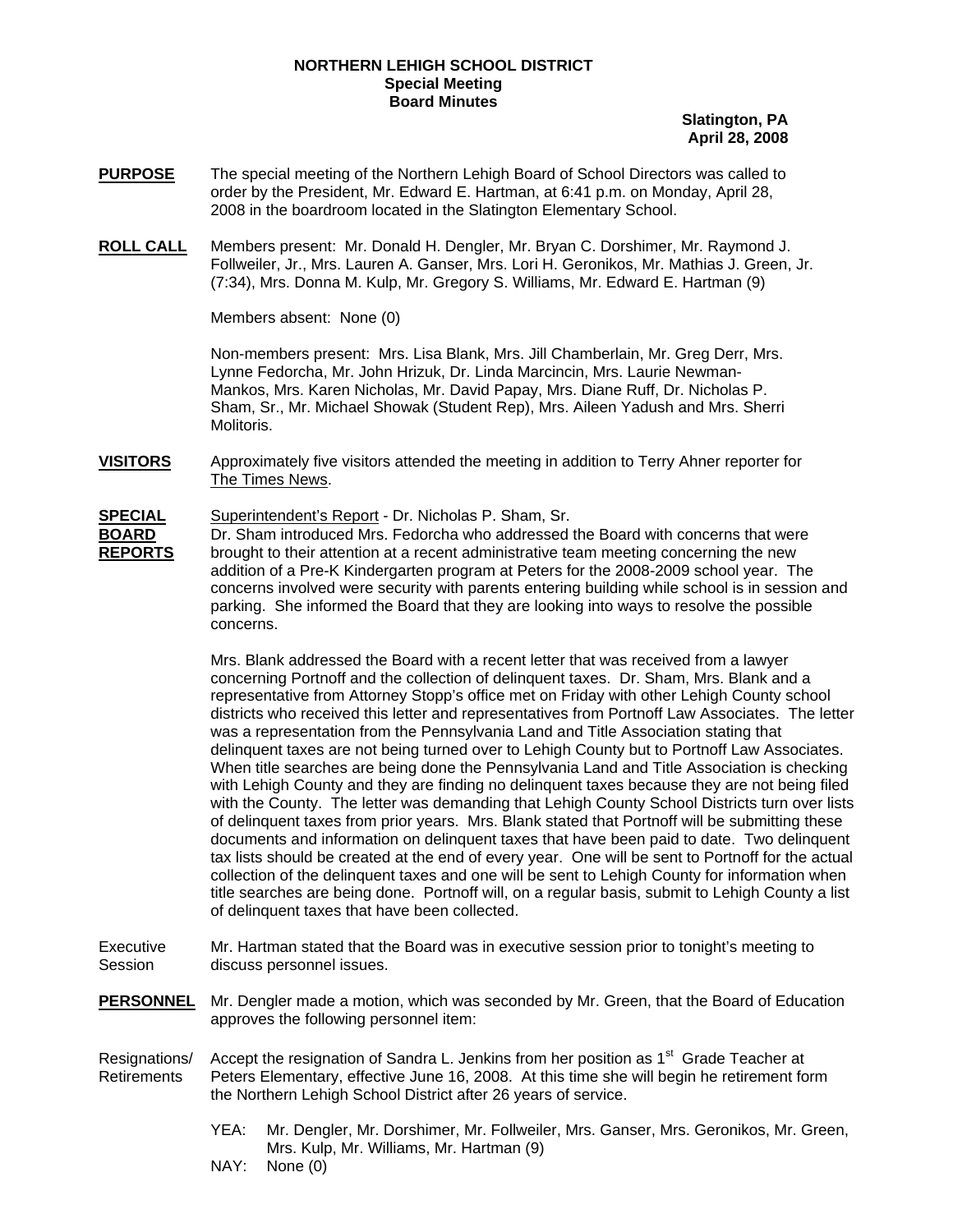| OLD<br><b>BUSINESS</b>                           | Dr. Marcincin distributed a newspaper article about an author that came to the school and<br>interacted with the students. She briefly talked about the day.                                                                                                                                                                                                                                                                                                                                                                                                                                                                                                                                                                                                                                                                                                                                                                                                                                                                                                                                                                                                                                                                                                                                                                                                                                                                                                                                                                                                                                                                                                                                                   |
|--------------------------------------------------|----------------------------------------------------------------------------------------------------------------------------------------------------------------------------------------------------------------------------------------------------------------------------------------------------------------------------------------------------------------------------------------------------------------------------------------------------------------------------------------------------------------------------------------------------------------------------------------------------------------------------------------------------------------------------------------------------------------------------------------------------------------------------------------------------------------------------------------------------------------------------------------------------------------------------------------------------------------------------------------------------------------------------------------------------------------------------------------------------------------------------------------------------------------------------------------------------------------------------------------------------------------------------------------------------------------------------------------------------------------------------------------------------------------------------------------------------------------------------------------------------------------------------------------------------------------------------------------------------------------------------------------------------------------------------------------------------------------|
| <b>FINANCIAL</b>                                 | Mr. Williams made a motion, which was seconded by Mrs. Ganser, that the Board of<br>Education approves the following financial item:                                                                                                                                                                                                                                                                                                                                                                                                                                                                                                                                                                                                                                                                                                                                                                                                                                                                                                                                                                                                                                                                                                                                                                                                                                                                                                                                                                                                                                                                                                                                                                           |
| Physical<br>OAA Co-Payment<br>with school Amount | Approve the co-payment amount for student athletes receiving a sports physical form<br>during the 2008-2009 school year at a cost of \$5.00 per student in accordance<br>board policy #122.                                                                                                                                                                                                                                                                                                                                                                                                                                                                                                                                                                                                                                                                                                                                                                                                                                                                                                                                                                                                                                                                                                                                                                                                                                                                                                                                                                                                                                                                                                                    |
|                                                  | YEA:<br>Mr. Dengler, Mr. Dorshimer, Mr. Follweiler, Mrs. Ganser, Mrs. Geronikos, Mr. Green,<br>Mrs. Kulp, Mr. Williams, Mr. Hartman (9)<br>NAY:<br>None $(0)$                                                                                                                                                                                                                                                                                                                                                                                                                                                                                                                                                                                                                                                                                                                                                                                                                                                                                                                                                                                                                                                                                                                                                                                                                                                                                                                                                                                                                                                                                                                                                  |
| <b>BUDGET</b><br><b>DISCUSSION</b>               | Dr. Sham stated that administration met and came up with a list, as directed by the Board, to<br>cut the millage increase down to a 1.5 mil increase.                                                                                                                                                                                                                                                                                                                                                                                                                                                                                                                                                                                                                                                                                                                                                                                                                                                                                                                                                                                                                                                                                                                                                                                                                                                                                                                                                                                                                                                                                                                                                          |
| She                                              | Mrs. Blank first talked about the distribution of gaming money and her calculated homestead<br>amount for tax bills with a parcel on the property. She feels the amount will be somewhere<br>around \$200 or more. She also talked about the Accountability to Commonwealth<br>Taxpayers (ACT) money and the state is saying we will get an additional \$263,619 and of that<br>amount \$210,895 has to be used for new programs. She also referenced the potential to<br>receive additional state revenue in the amount of \$144,791 to offset inflationary costs.<br>feels optimistic that this money will be received.                                                                                                                                                                                                                                                                                                                                                                                                                                                                                                                                                                                                                                                                                                                                                                                                                                                                                                                                                                                                                                                                                      |
| reduce                                           | Mrs. Blank distributed the recommended cut list. She reviewed the list and the suggested<br>cuts which included reduction in salary for replacement of 2 retiring teachers, Specialty<br>Underwriters Agreement, using 2007-08 money for curriculum materials for next year,<br>transfer to athletic fund and reduce one teacher to half-time. Administration felt comfortable<br>recommending these cuts which will bring the millage to a 2.02 mil increase which is a 3<br>1/3% increase.                                                                                                                                                                                                                                                                                                                                                                                                                                                                                                                                                                                                                                                                                                                                                                                                                                                                                                                                                                                                                                                                                                                                                                                                                   |
| that                                             | Mrs. Blank talked about the other cuts on the list that would bring the millage increase to the<br>1.5 mil increase as directed by the Board. Her recommendation would be not to do these<br>additional cuts. She stated that if the Board would like to follow through with these cuts<br>instead of cutting them we move these to budgetary reserve. If additional teachers retire and<br>we receive the additional state funds up to the index that she talked about we could re-instate<br>these items back into the budget. If they are sitting in budgetary reserve they are offset by an<br>"if" revenue. If teachers retire and/or we receive the additional state funds then we re-instate<br>the items in budgetary reserve. These items included maintenance and custodial overtime or<br>elimination of a maintenance position, eliminate soccer teams, reduce Superintendent's<br>budget, eliminate milk bottle recycling, eliminate all conferences and pro-rated cuts to<br>all budgets. The Board and administration talked in depth about the reduction in<br>overtime for custodial/maintenance employees by supplying swipe cards to co-curricular<br>coaches. Co-curricular coaches need to be held accountable for securing the buildings after<br>they leave and there needs to be specific guidelines and policy put in place. Mrs. Blank further<br>suggested that a way to reduce overtime is to institute a shift rotation, whereas, an<br>employee's regular work week will be Monday through Thursday and a Saturday. She stated<br>that there will need to be a consultation with Ellis Katz to see if there is contract language<br>that would prevent the staggering of shifts. |
| Motion<br>Accept<br>Presented                    | Mr. Dengler made a motion that the Board of Education accept all the budget cuts as<br>presented by administration.                                                                                                                                                                                                                                                                                                                                                                                                                                                                                                                                                                                                                                                                                                                                                                                                                                                                                                                                                                                                                                                                                                                                                                                                                                                                                                                                                                                                                                                                                                                                                                                            |
| <b>Budget Cuts</b>                               | Motion defeated by lack of a second.<br>Mr. Williams stated that there are 15 new initiative items that were originally presented to the<br>Board. He asked Dr. Sham if there are any new initiative items that he feels very strongly<br>about.                                                                                                                                                                                                                                                                                                                                                                                                                                                                                                                                                                                                                                                                                                                                                                                                                                                                                                                                                                                                                                                                                                                                                                                                                                                                                                                                                                                                                                                               |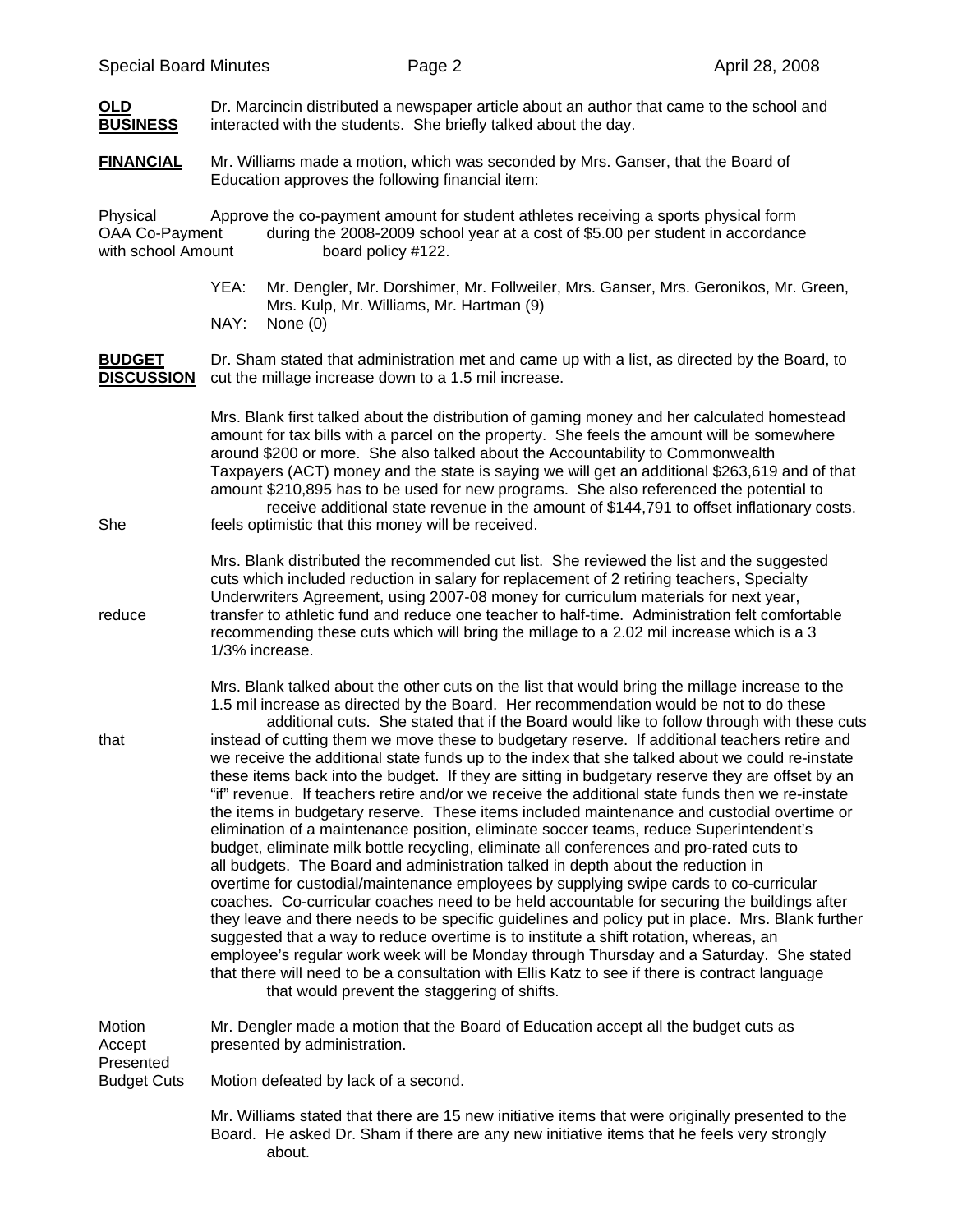**BUDGET** Dr. Sham stated that he feels strongly about the addition of the business office position. He **DISCUSSION** stated that the prior business manager and Mrs. Blank have stated that there is a definite **(cont.)** need for another bookkeeper position in the business office. He does not want the business manager position to become a revolving door position and feels that if the new business manager does not get more help this could happen again. The other item that he feels should be considered is the teacher observation software for the building principals.

Motion Mr. Williams made a motion, which was seconded by Mrs. Geronikos, that the Board of 2.078 Mil Education approves the recommended cuts, which are, reduction in salary for two retiring Increase teachers, Specialty Underwriters Agreement, using 2007-08 money for curriculum material purchases for next year, reduce transfer to athletic fund, reduce one teacher to half-time and a reduction in custodial/maintenance overtime but adding back into the budget as recommended by administration the business office position and teacher observation software which would equate to a 2.078 mil increase which is a 3.4% increase over the 2007-2008 budget.

```
YEA: Mr. Dengler, Mrs. Ganser, Mrs. Geronikos, Mr. Williams (4) 
NAY: Mr. Dorshimer, Mr. Follweiler, Mr. Green, Mrs. Kulp, Mr. Hartman (5)
```
Mrs. Kulp stated that she was fine with Mr. Williams suggestion she just was unsure of the business office position. She would like to wait and have a recommendation for this position from the new business manager and superintendent. Mrs. Blank stated that if you are seriously considering this, it has to be a part of the budget so the money is there if they make the recommendation for this position. Mrs. Kulp stated that if we get the additional money we can use it for this position. Mr. Dengler stated that Mrs. Blank and Dr. Sham made this recommendation some time ago and his understanding from that office is that this position is needed. Mr. Williams stated that he wants that office staffed the right way for the new person that comes in. Mrs. Geronikos stated that the pervious business manager also made the same recommendation. Mrs. Blank stated that this position was cut the summer of 2006 and administration is just asking for the reinstatement of that position. Mr. Williams stated that Mrs. Molitoris was originally in that position and it was cut once she moved to Secretary to the Superintendent. Mrs. Kulp was unaware that this position was an original position and it is just being reinstated. Mr. Hartman asked if the Board was in agreement that the business office position should be part of the budget.

Mr. Hartman stated that he would like to eliminate the pro-rated cuts to all budgets. Mrs. Blank stated that she will look at all budgets and pro-rate the amount to be cut between all the budgets and administration will have to look at where to cut that amount from their individual budgets.

Motion Mrs. Ganser made a motion, which was seconded by Mr. Follweiler, that the Board of 1.988 Mil Education approves the recommended cuts, which are, reduction in salary for two retiring Increase teachers, Specialty Underwriters Agreement, using 2007-08 money for curriculum material purchases for next year, reduce transfer to athletic fund, reduce one teacher to half-time, a reduction in custodial/maintenance overtime and additional pro-rated cuts to all budgets but adding back into the budget as recommended by administration the business office position and teacher observation software which would equate to a 1.988 mil increase.

> YEA: Mr. Dengler, Mr. Follweiler, Mrs. Ganser, Mrs. Kulp, Mr. Williams, Mr. Hartman (6) NAY: Mr. Dorshimer, Mrs. Geronikos, Mr. Green (3)

Cancel Mrs. Ganser made a motion, which was seconded by Mr. Williams, that the Board of Special Education approves to cancel the special school board meeting scheduled for Wednesday<br>Board April 30, 2008. April 30, 2008. Meeting

> YEA: Mr. Dengler, Mr. Dorshimer, Mr. Follweiler, Mrs. Ganser, Mrs. Geronikos, Mr. Green, Mrs. Kulp, Mr. Williams, Mr. Hartman (9)

NAY: None (0)